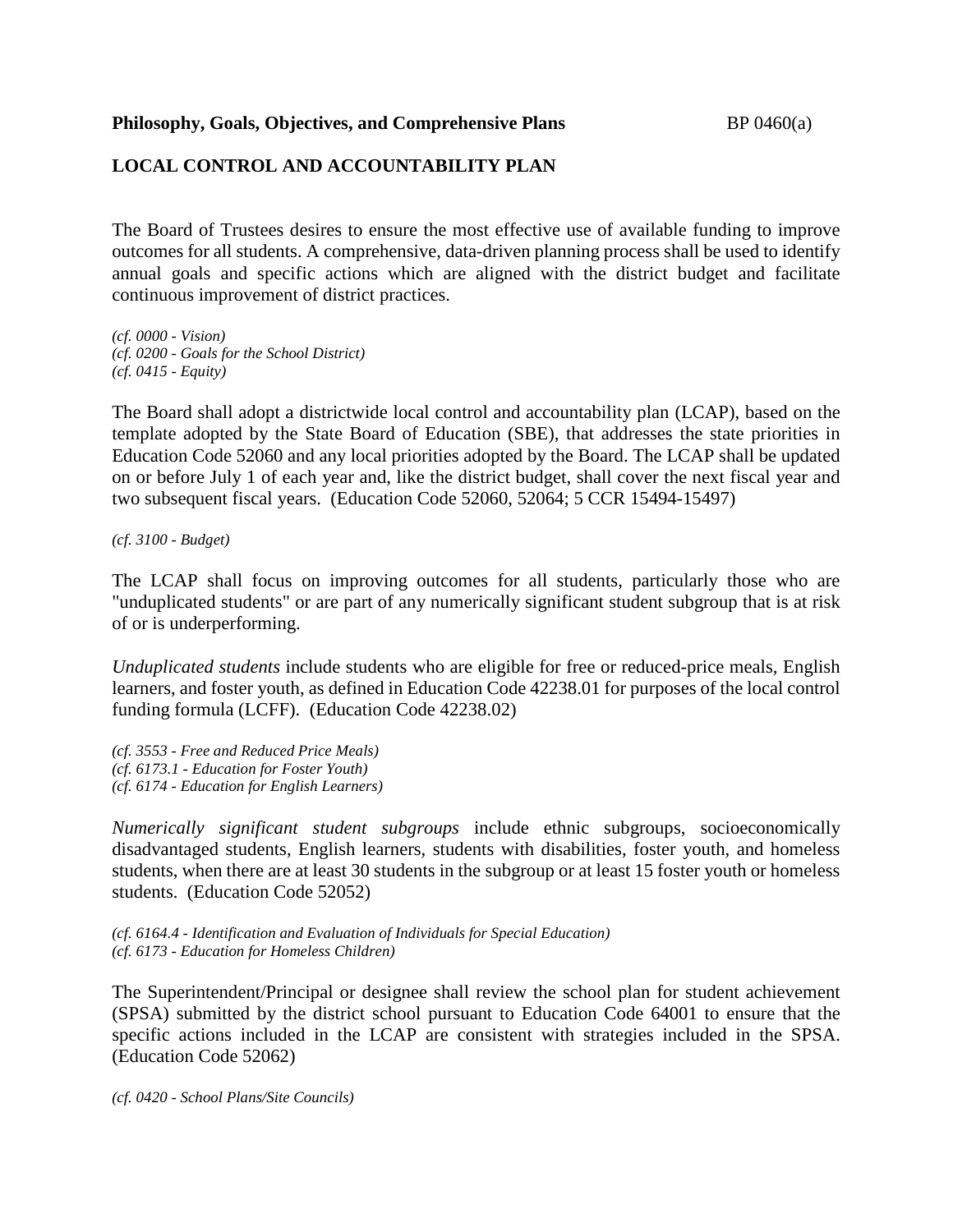The LCAP shall also be aligned with other district and school plans to the extent possible in order to minimize duplication of effort and provide clear direction for program implementation.

*(cf. 0400 - Comprehensive Plans) (cf. 0440 - District Technology Plan) (cf. 0450 - Comprehensive Safety Plan) (cf. 5030 - Student Wellness) (cf. 6171 - Title I Programs) (cf. 7110 - Facilities Master Plan)*

As part of the LCAP adoption and annual update to the LCAP, the Board shall separately adopt an LCFF budget overview for parents/guardians, based on the template developed by the SBE, which includes specified information relating to the district's budget. The budget overview shall be adopted, reviewed, and approved in the same manner as the LCAP and the annual update. (Education Code 52064.1)

Any complaint that the district has not complied with legal requirements pertaining to the LCAP may be filed pursuant to AR 1312.3 - Uniform Complaint Procedures. (Education Code 52075)

*(cf. 1312.3 - Uniform Complaint Procedures)*

#### **Plan Development**

The Superintendent/Principal or designee shall gather data and information needed for effective and meaningful plan development and present it to the Board and community. Such data and information shall include, but not be limited to, data regarding the number of students in student subgroups, disaggregated data on student achievement levels, and information about current programs and expenditures.

The Board shall consult with teachers, principals, administrators, otherschool personnel, employee bargaining units, parents/guardians, and students in developing the LCAP. Consultation with students shall enable unduplicated students and other numerically significant student subgroups to review and comment on LCAP development and may include surveys of students, student forums, student advisory committees, and/or meetings with student government bodies or other groups representing students. (Education Code 52060; 5 CCR 15495)

*(cf. 1220 - Citizen Advisory Committees) (cf. 4140/4240/4340 - Bargaining Units) (cf. 6020 - Parent Involvement)*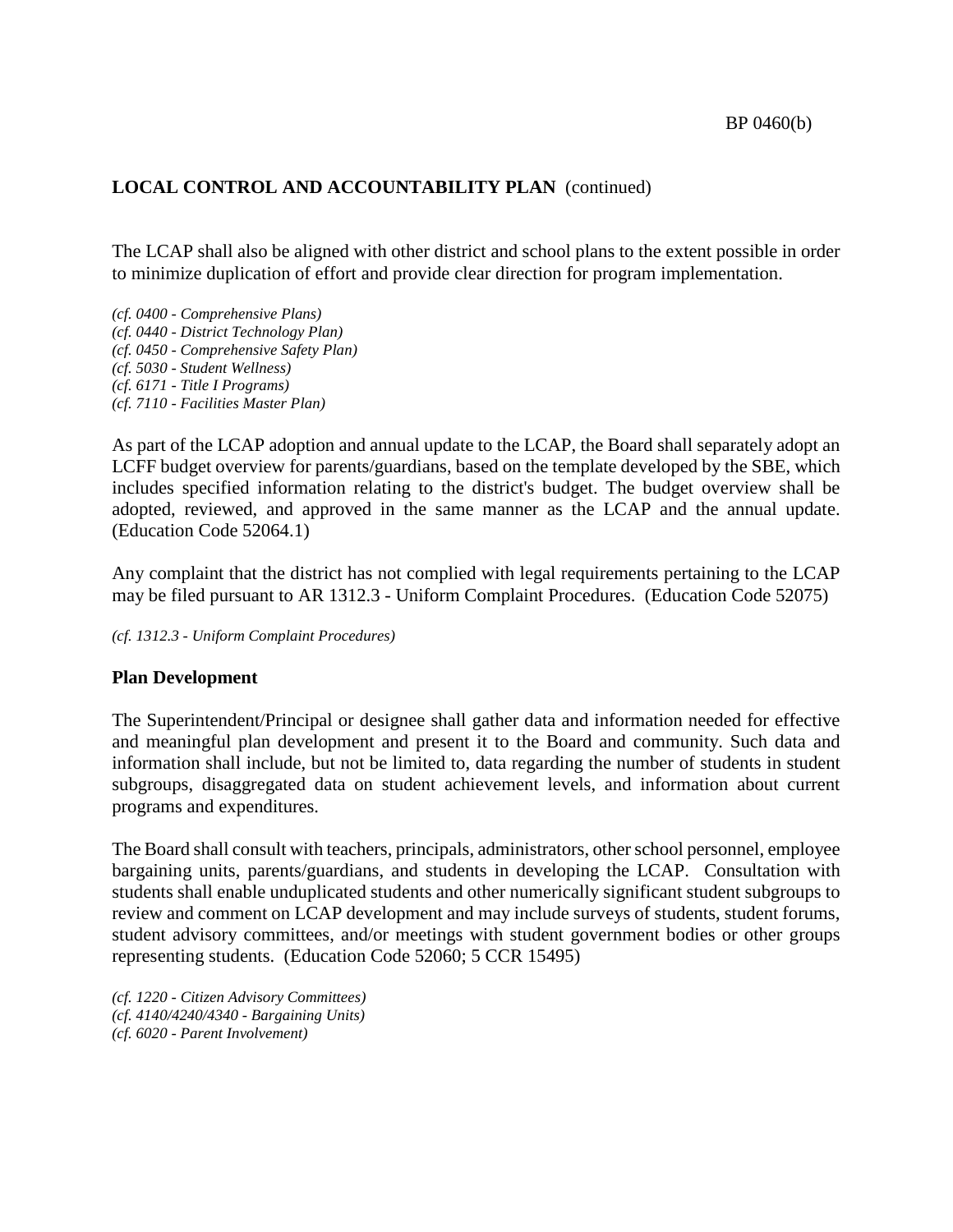### **Public Review and Input**

The Board shall establish a parent advisory committee to review and comment on the LCAP. The committee shall be composed of a majority of parents/guardians and shall include parents/guardians of unduplicated students as defined above. (Education Code 52063; 5 CCR 15495)

Whenever district enrollment includes at least 15 percent English learners, with at least 50 students who are English learners, the Board shall establish an English learner parent advisory committee composed of a majority of parents/guardians of English learners to review and comment on the LCAP. (Education Code 52063; 5 CCR 15495)

The Superintendent/Principal or designee shall present the LCAP to the committee(s) before it is submitted to the Board for adoption, and shall respond in writing to comments received from the committee(s). (Education Code 52062)

The Superintendent/Principal or designee shall notify members of the public of the opportunity to submit written comments regarding the specific actions and expenditures proposed to be included in the LCAP. The notification shall be provided using the most efficient method of notification possible, which may not necessarily include producing printed notices or sending notices by mail. All written notifications related to the LCAP shall be provided in the primary language of parents/guardians when required by Education Code 48985. (Education Code 52062)

#### *(cf. 5145.6 - Parental Notifications)*

As part of the parent/guardian and community engagement process, the district shall solicit input on effective and appropriate instructional methods, including, but not limited to, establishing language acquisition programs to enable all students, including English learners and native English speakers, to have access to the core academic content standards and to become proficient in English. (Education Code 305-306)

The Superintendent/Principal or designee shall consult with the administrator(s) of the special education local plan area of which the district is a member to ensure that specific actions for students with disabilities are included in the LCAP and are consistent with strategies included in the annual assurances support plan for the education of students with disabilities. (Education Code 52062)

#### *(cf. 0430 - Comprehensive Local Plan for Special Education)*

The Board shall hold at least one public hearing to solicit the recommendations and comments of members of the public regarding the specific actions and expenditures proposed to be included in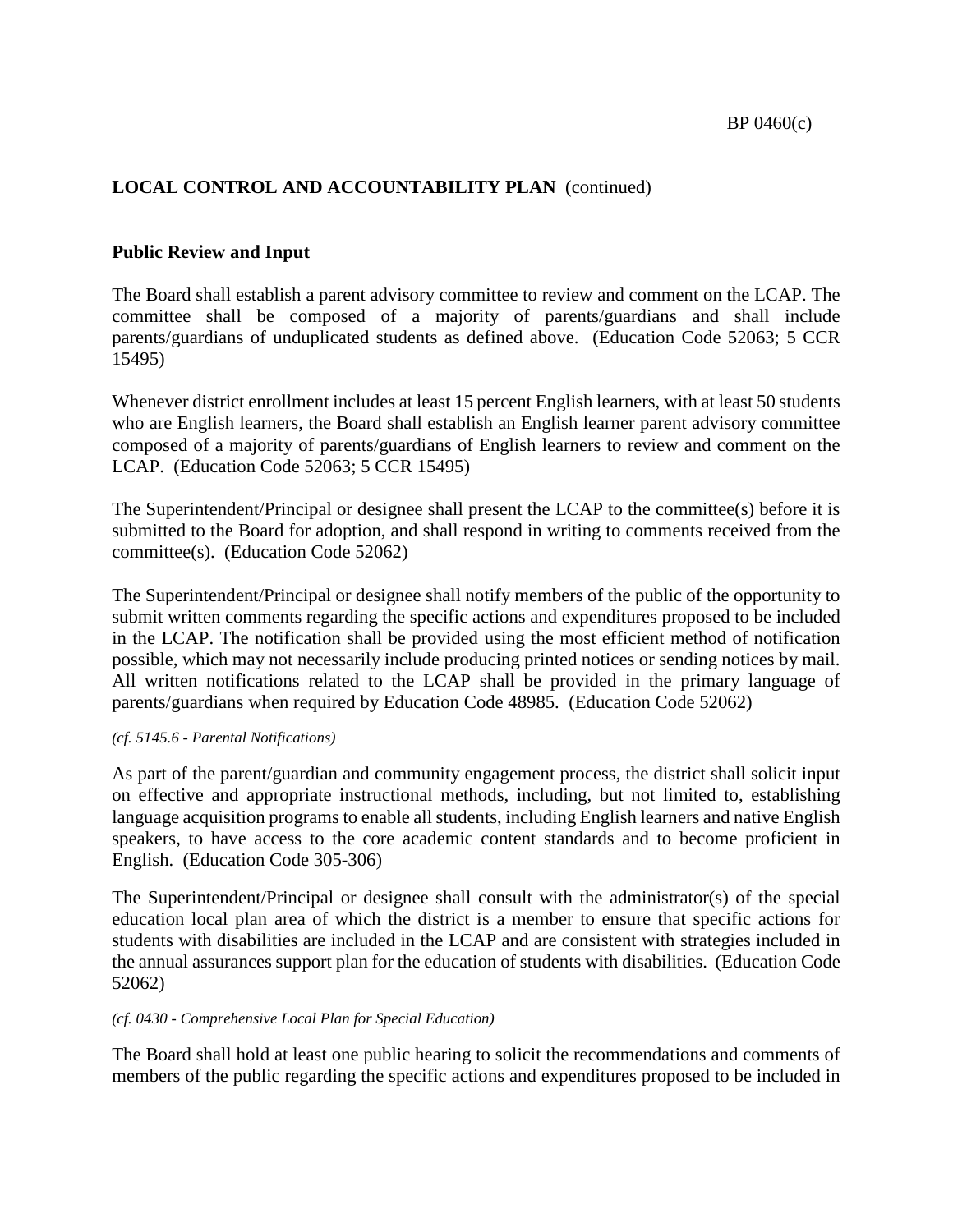the LCAP. The public hearing shall be held at the same meeting as the budget hearing required pursuant to Education Code 42127 and AR 3100 - Budget. (Education Code 42127, 52062) BP 0460(d)

# **LOCAL CONTROL AND ACCOUNTABILITY PLAN** (continued)

*(cf. 9320 - Meetings and Notices)*

### **Adoption of the Plan**

The Board shall adopt the LCAP prior to adopting the district budget, but at the same public meeting. This meeting shall be held after the public hearing described above, but not on the same day as the hearing. (Education Code 52062)

The Board may adopt revisions to the LCAP at any time during the period in which the plan is in effect, provided the Board follows the process to adopt the LCAP pursuant to Education Code 52062 and the revisions are adopted in a public meeting. (Education Code 52062)

### **Submission of Plan to County Superintendent of Schools**

Not later than five days after adoption of the LCAP, the district budget, and the budget overview for parents/guardians, the Board shall file the LCAP, the budget, and the budget overview with the County Superintendent of Schools. (Education Code 42127, 52064.1, 52070)

If the County Superintendent sends, by August 15, a written request for clarification of the contents of the LCAP, the Board shall respond in writing within 15 days of the request. If the County Superintendent then submits recommendations for amendments to the LCAP within 15 days of receiving the Board's response, the Board shall consider those recommendations in a public meeting within 15 days of receiving the recommendations. (Education Code 52070)

If the County Superintendent does not approve the district's LCAP, the Board shall accept technical assistance from the County Superintendent focused on revising the plan so that it can be approved. (Education Code 52071)

### **Monitoring Progress**

The Superintendent/Principal or designee shall report to the Board, at least annually in accordance with the timeline and indicators established by the Superintendent and the Board, regarding the district's progress toward attaining each goal identified in the LCAP. Evaluation shall include, but not be limited to, an assessment of district and school performance reported on the California School Dashboard. Evaluation data shall be used to recommend any necessary revisions to the LCAP.

*(cf. 0500 - Accountability)*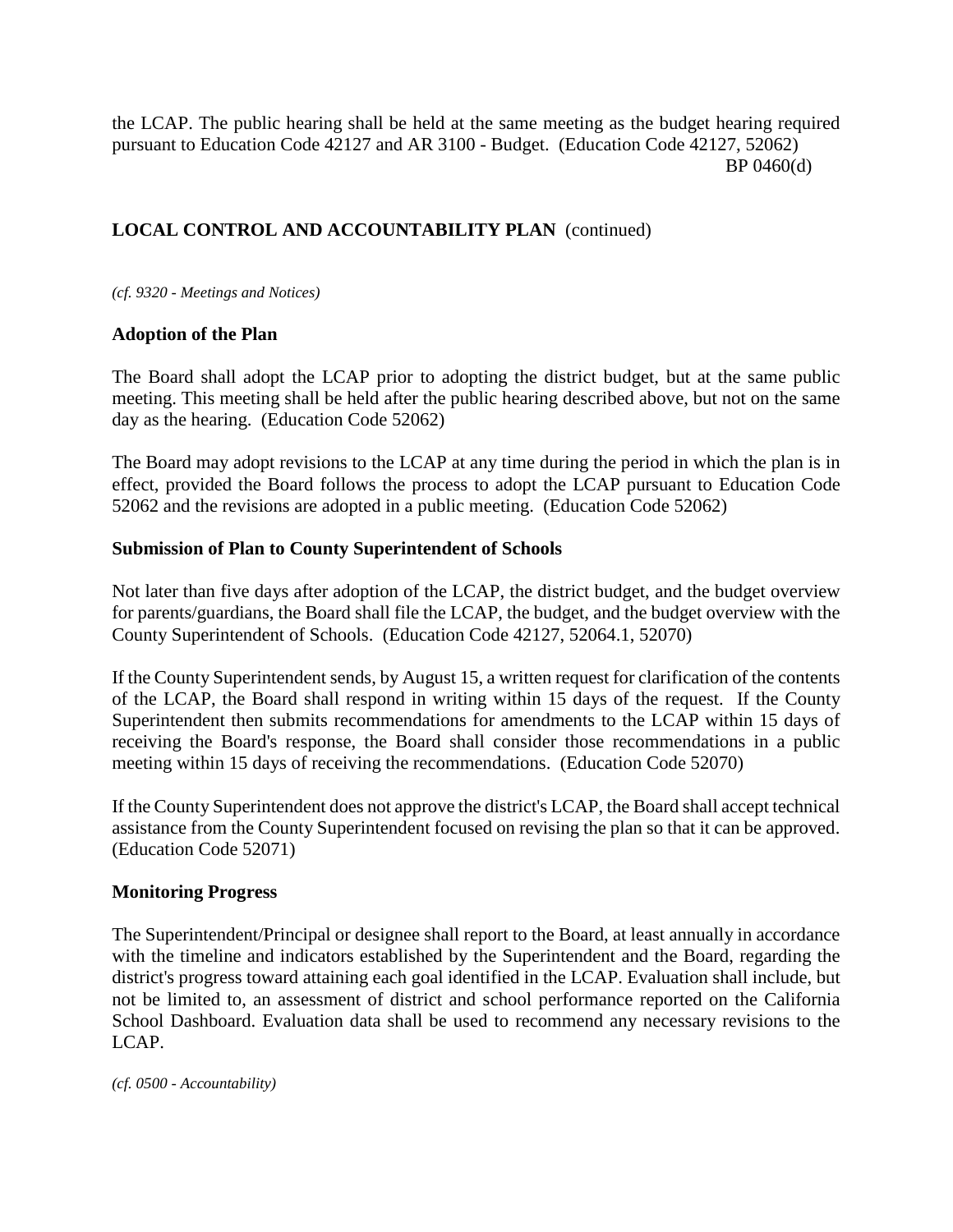## **Technical Assistance/Intervention**

At its discretion, the Board may submit a request to the County Superintendent for technical assistance, including, but not limited to: (Education Code 52071)

- 1. Assistance in identifying district strengths and weaknesses in regard to state priorities, which includes the review of performance data on the state and local indicators included in the Dashboard and other relevant local data, and in identifying effective, evidence-based programs or practices that address any areas of weakness.
- 2. Assistance from an academic, programmatic, or fiscal expert, or team of experts, in identifying and implementing effective programs and practices that are designed to improve performance in any identified areas of weakness. The district may engage other service providers, including, but not limited to, other school districts, county offices of education, or charter schools, to provide such assistance.

In the event that the County Superintendent requires the district to receive technical assistance based on one or more numerically significant student subgroups meeting the criteria established pursuant Education Code 52064.5, the Board shall work with the County Superintendent, or another service provider at district expense, and shall provide the County Superintendent timely documentation of the district's completion of the activities listed in items #1-2 above or substantially similar activities. (Education Code 52071)

If referred to the California Collaborative for Educational Excellence by either the County Superintendent or the Superintendent of Public Instruction (SPI), the district shall implement the recommendations of that agency in order to accomplish the goals set forth in the district's LCAP. (Education Code 52071, 52074)

If the SPI identifies the district as needing intervention, the district shall cooperate with any action taken by the SPI or any academic advisor appointed by the SPI, which may include one or more of the following: (Education Code 52072)

- 1. Revision of the district's LCAP
- 2. Revision of the district's budget in accordance with changes in the LCAP
- 3. A determination to stay or rescind any district action that would prevent the district from improving outcomes for all student subgroups, provided that action is not required by a collective bargaining agreement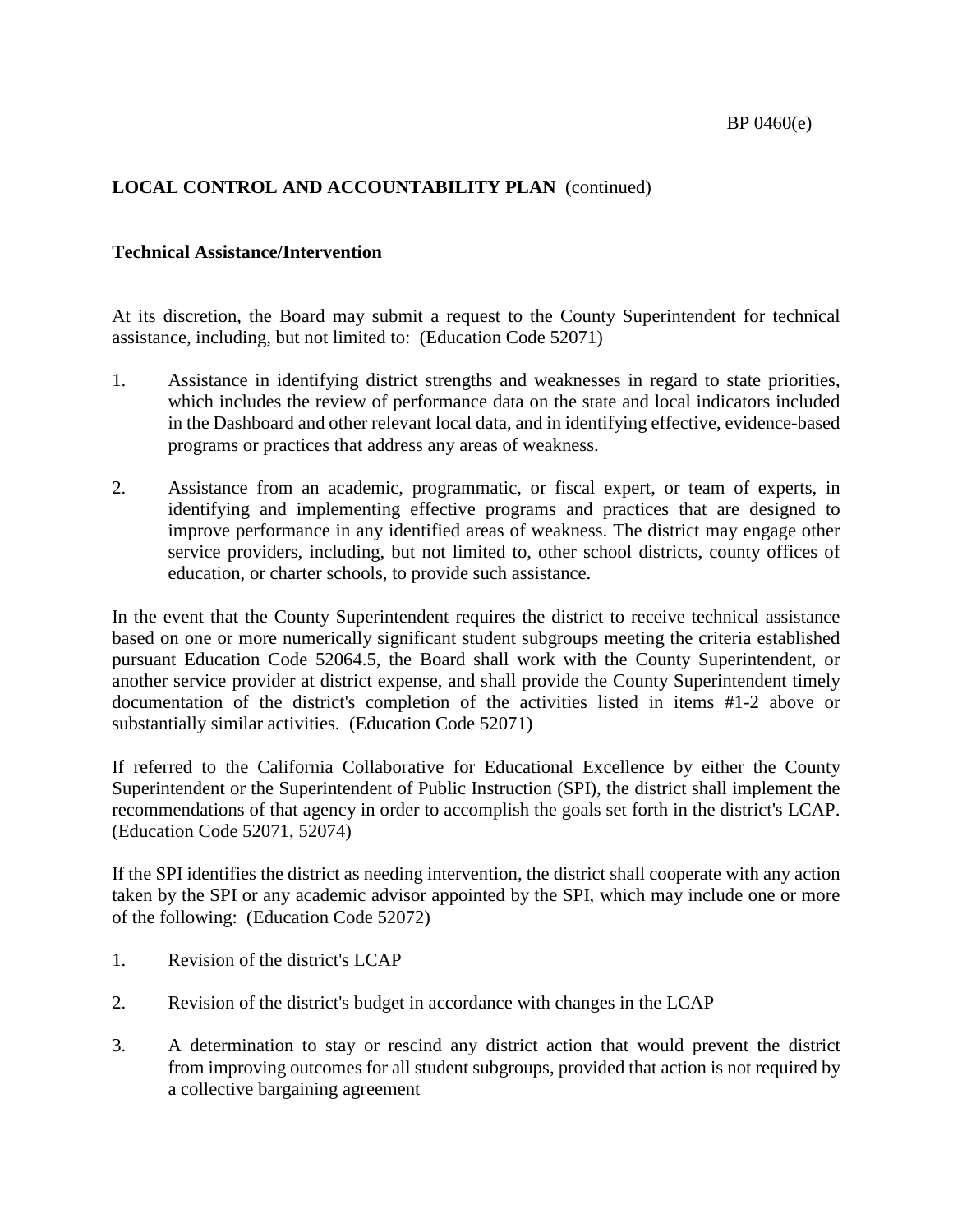#### BP 0460(f)

#### **LOCAL CONTROL AND ACCOUNTABILITY PLAN** (continued)

*Legal Reference: EDUCATION CODE 305-306 English language education 17002 State School Building Lease-Purchase Law, including definition of good repair 33430-33436 Learning Communities for School Success Program; grants for LCAP implementation 41020 Audits 41320-41322 Emergency apportionments 42127 Public hearing on budget adoption 42238.01-42238.07 Local control funding formula 44258.9 County superintendent review of teacher assignment 48985 Parental notices in languages other than English 51210 Course of study for grades 1-6 51220 Course of study for grades 7-12 52052 Numerically significant student subgroups 52059.5 Statewide system of support 52060-52077 Local control and accountability plan 52302 Regional occupational centers and programs 52372.5 Linked learning program 54692 Partnership academies 60119 Sufficiency of textbooks and instructional materials; hearing and resolution 60605.8 California Assessment of Academic Achievement; Academic Content Standards Commission 64001 Single plan for student achievement 99300-99301 Early Assessment Program WELFARE AND INSTITUTIONS CODE 300 Dependent child of the court CODE OF REGULATIONS, TITLE 5 15494-15497 Local control and accountability plan and spending requirements UNITED STATES CODE, TITLE 20 6312 Local educational agency plan 6826 Title III funds, local plans*

*Management Resources: (see next page)*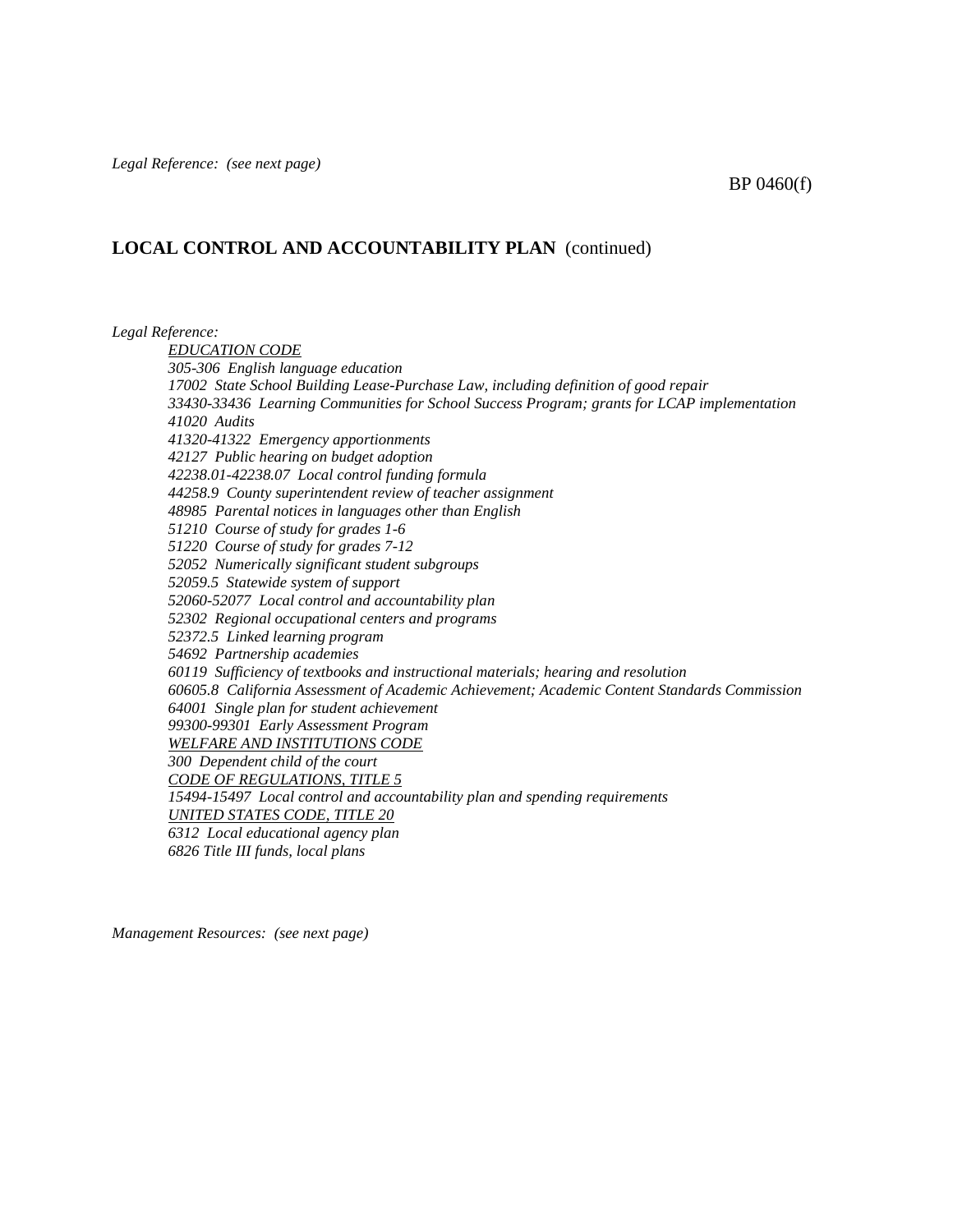*Management Resources:*

*CSBA PUBLICATIONS The California School Dashboard and Small Districts, October 2018 Promising Practices for Developing and Implementing LCAPs, Governance Brief, November 2016 LCFF Rubrics, Issue 1: What Boards Need to Know About the New Rubrics, Governance Brief, rev. October 2016 CALIFORNIA DEPARTMENT OF EDUCATION PUBLICATIONS California School Accounting Manual California School Dashboard LCFF Frequently Asked Questions Local Control and Accountability Plan and Annual Update (LCAP) Template Family Engagement Framework: A Tool for California School Districts, 2014 California Career Technical Education Model Curriculum Standards, 2013 California Common Core State Standards: English Language Arts and Literacy in History/Social Studies, Science, and Technical Subjects, rev. 2013 California Common Core State Standards: Mathematics, rev. 2013 California English Language Development Standards, 2012 WEB SITES CSBA: http://www.csba.org California Department of Education: http://www.cde.ca.gov California School Dashboard: http://www.caschooldashboard.org*

Policy **CUDDEBACK UNION ELEMENTARY SCHOOL DISTRICT** adopted: December 11, 2019 Carlotta, California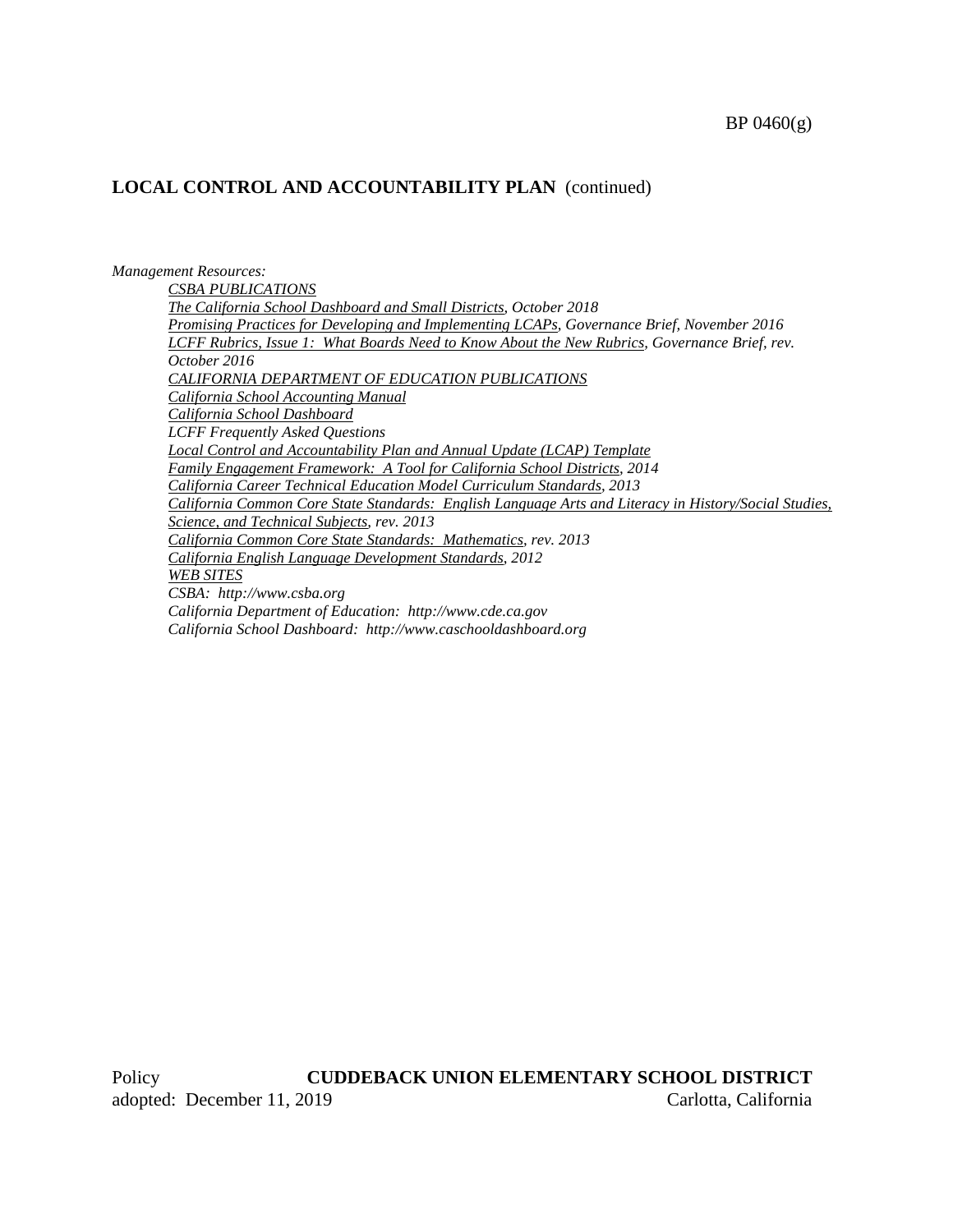## **LOCAL CONTROL AND ACCOUNTABILITY PLAN**

#### **Goals and Actions Addressing State and Local Priorities**

The district's local control and accountability plan (LCAP) and annual updates shall include, for the district and the district school: (Education Code 52060)

- 1. A description of the annual goals established for all students and for each numerically significant subgroup as defined in Education Code 52052, including ethnic subgroups, socioeconomically disadvantaged students, English learners, students with disabilities, foster youth, and homeless students. The LCAP shall identify goals for each of the following state priorities:
	- a. The degree to which district teachers are appropriately assigned in accordance with Education Code 44258.9 and fully credentialed in the subject areas and for the students they are teaching; every district student has sufficient access to standardsaligned instructional materials as determined pursuant to Education Code 60119; and school facilities are maintained in good repair as specified in Education Code 17002

*(cf. 1312.4 - Williams Uniform Complaint Procedures) (cf. 3517 - Facilities Inspection) (cf. 4112.2 - Certification) (cf. 4113 - Assignment) (cf. 6161.1 - Selection and Evaluation of Instructional Materials)*

> b. Implementation of the academic content and performance standards adopted by the State Board of Education (SBE), including how the programs and services will enable English learners to access the Common Core State Standards and the English language development standards for purposes of gaining academic content knowledge and English language proficiency

*(cf. 6011 - Academic Standards) (cf. 6174 - Education for English Learners)*

> c. Parent/guardian involvement and family engagement, including efforts the district makes to seek parent/guardian input in district and school site decision making and how the district will promote parent/guardian participation in programs for unduplicated students, as defined in Education Code 42238.02 and Board policy, and students with disabilities

*(cf. 3553 - Free and Reduced Price Meals) (cf. 6020 - Parent Involvement) (cf. 6173.1 - Education for Foster Youth)*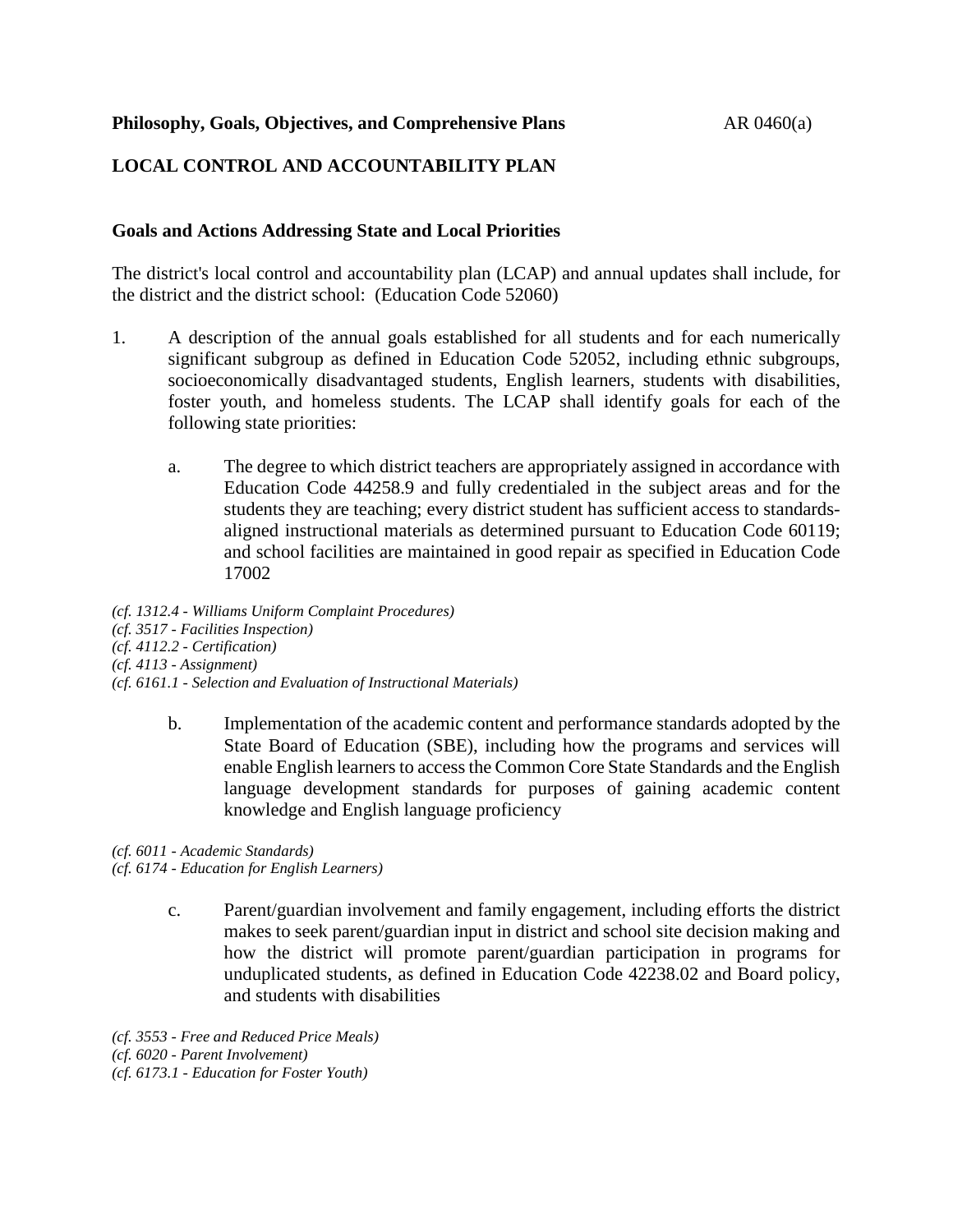- d. Student achievement, as measured by all of the following as applicable:
	- (1) Statewide assessments of student achievement

AR 0460(b)

## **LOCAL CONTROL AND ACCOUNTABILITY PLAN** (continued)

- (2) The percentage of students who have successfully completed courses that satisfy the requirements for entrance to the University of California and the California State University, or career technical education sequences or programs of study that align with SBE-approved career technical education standards and frameworks, including, but not limited to, those described in Education Code 52302, 52372.5, or 54692
- (3) The percentage of English learners who make progress toward English proficiency as measured by the SBE-certified assessment of English proficiency
- (4) The English learner reclassification rate
- (5) The percentage of students who have passed an Advanced Placement examination with a score of 3 or higher
- (6) The percentage of students who demonstrate college preparedness in the Early Assessment Program pursuant to Education Code 99300-99301

*(cf. 0500 - Accountability) (cf. 6141.5 - Advanced Placement) (cf. 6162.5 - Student Assessment) (cf. 6162.51 - State Academic Achievement Tests) (cf. 6178 - Career Technical Education)*

> e. Student engagement, as measured by school attendance rates, chronic absenteeism rates, middle school dropout rates, high school dropout rates, and high school graduation rates, as applicable

*(cf. 5113.1 - Chronic Absence and Truancy) (cf. 5147 - Dropout Prevention) (cf. 6146.1 - High School Graduation Requirements)*

> f. School climate, as measured by student suspension and expulsion rates and other local measures, including surveys of students, parents/guardians, and teachers on the sense of safety and school connectedness, as applicable

*(cf. 5137 - Positive School Climate) (cf. 5144 - Discipline)*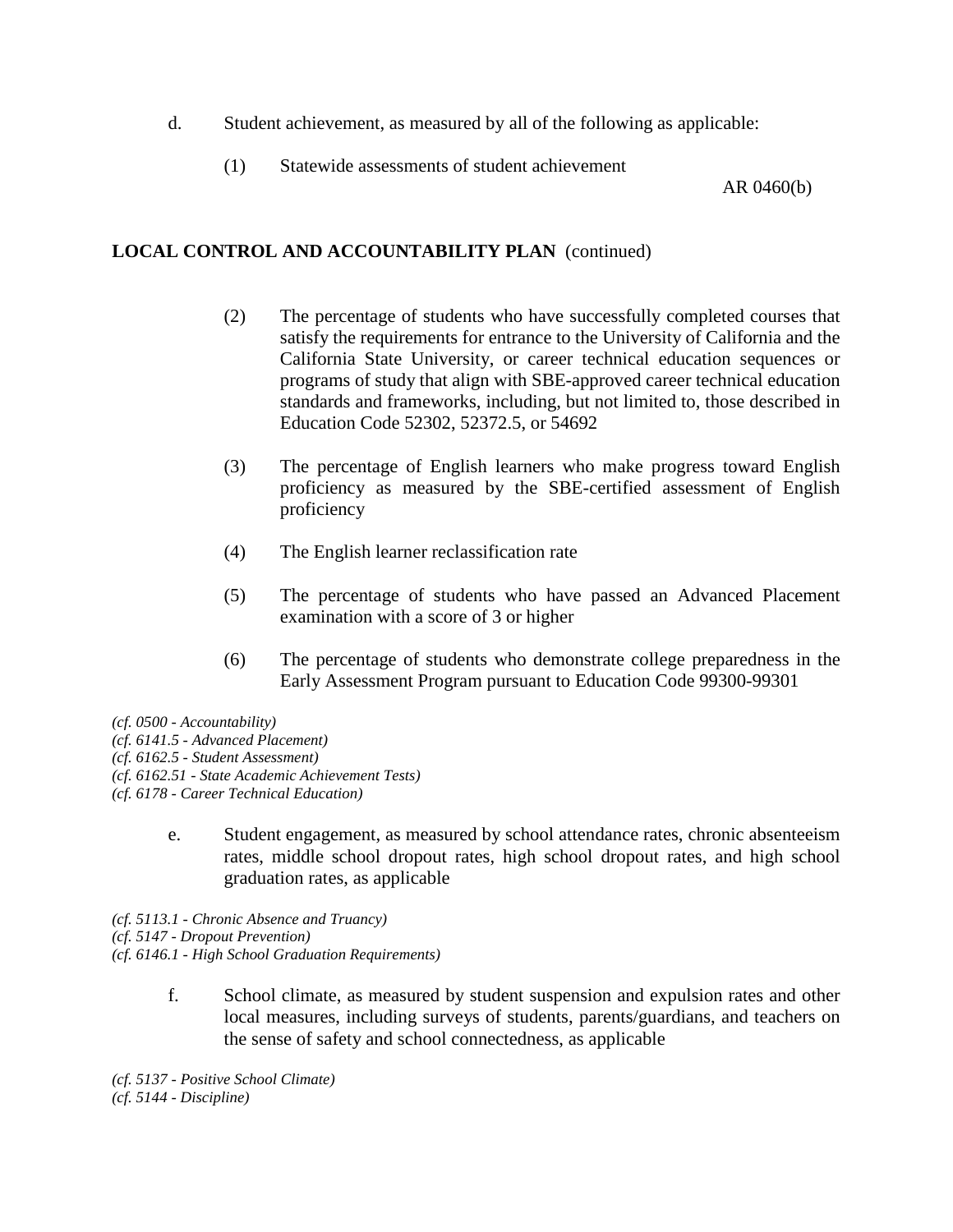## AR 0460(c)

## **LOCAL CONTROL AND ACCOUNTABILITY PLAN** (continued)

g. The extent to which students have access to and are enrolled in a broad course of study that includes all of the subject areas described in Education Code 51210 and 51220, as applicable, including the programs and services developed and provided to unduplicated students and students with disabilities, and the programs and services that are provided to benefit these students as a result of supplemental and concentration grant funding pursuant to Education Code 42238.02 and 42238.03

#### *(cf. 6143 - Courses of Study) (cf. 6159 - Individualized Education Program)*

- h. Student outcomes, if available, in the subject areas described in Education Code 51210 and 51220, as applicable
- 2. Any goals identified for any local priorities established by the Board.

#### *(cf. 0200 - Goals for the School District)*

3. A description of the specific actions the district will take during each year of the LCAP to achieve the identified goals, including the enumeration of any specific actions necessary for that year to correct any deficiencies in regard to the state and local priorities specified in items #1-2 above. Such actions shall not supersede provisions of existing collective bargaining agreements within the district.

For purposes of the descriptions required by items #1-3 above, the Board may consider qualitative information, including, but not limited to, findings that result from any school quality review conducted pursuant to Education Code 52052 or any other reviews. (Education Code 52060)

For any local priorities addressed in the LCAP, the Board and Superintendent/Principal or designee shall identify and include in the LCAP the method for measuring the district's progress toward achieving those goals. (Education Code 52060)

To the extent practicable, data reported in the LCAP shall be reported in a manner consistent with how information is reported on the California School Dashboard. (Education Code 52060)

#### **Increase or Improvement in Services for Unduplicated Students**

The LCAP shall demonstrate how the district will increase or improve services for unduplicated